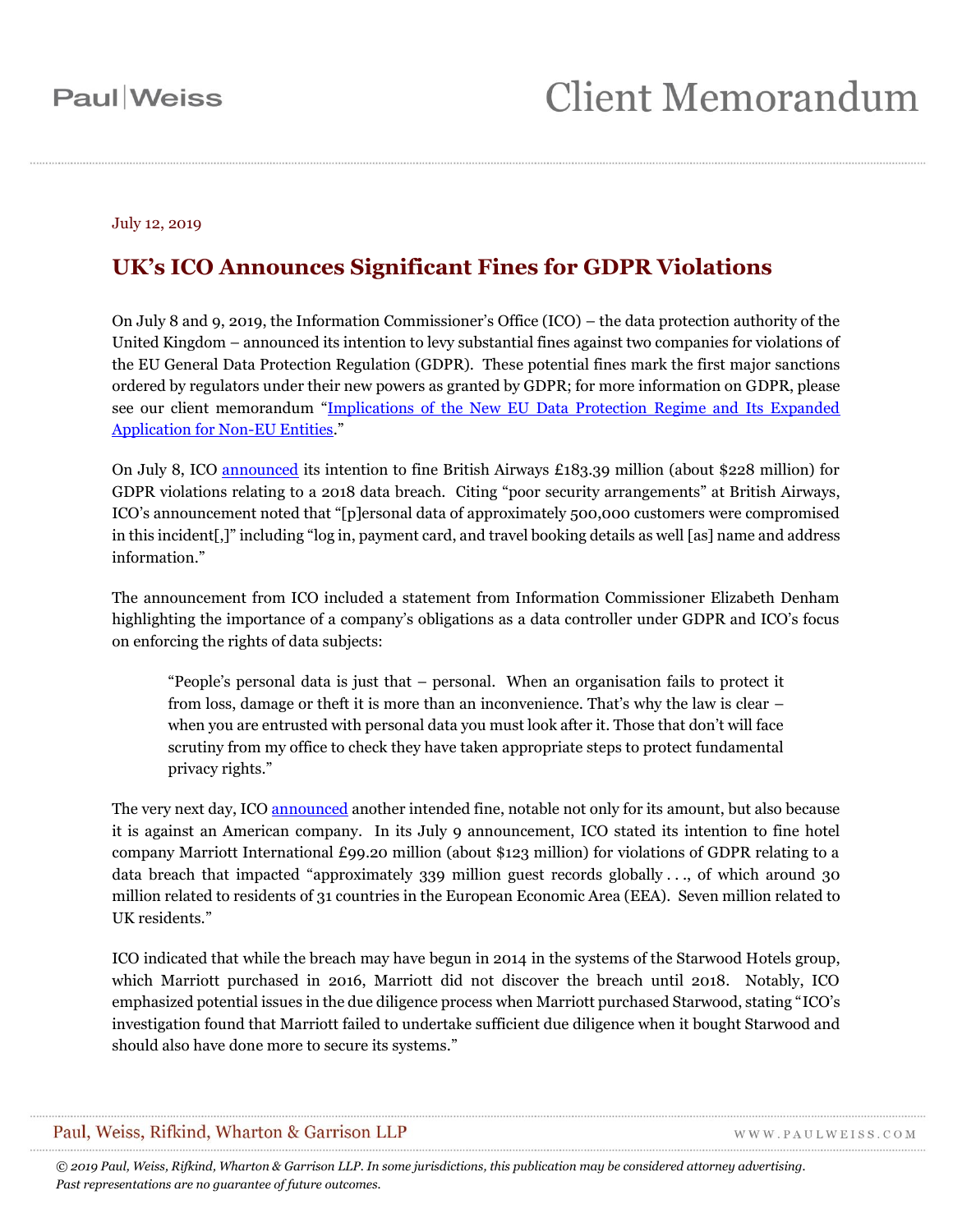## **Paul** Weiss

Further, it included another statement from Information Commissioner Denham on this issue:

"The GDPR makes it clear that organisations must be accountable for the personal data they hold. This can include carrying out proper due diligence when making a corporate acquisition, and putting in place proper accountability measures to assess not only what personal data has been acquired, but also how it is protected."

In both announcements, ICO noted that each company had self-reported the incidents, had cooperated with ICO's investigations, and had, since then, improved its security. Each company will have an opportunity to present to ICO on the proposed fine and "ICO will consider carefully the representations made by the company and the other concerned data protection authorities before it takes its final decision."

ICO's announcements of intended actions raise a number of key points relating to data privacy:

- **Major GDPR fines are a real concern**. Companies that may have become complacent at the relative quiet from data protection authorities in the year since the enactment of GDPR should now be on notice that significant fines for failure to protect personal data are a genuine threat.
- **GDPR will be enforced internationally**. Companies hoping that data protection authorities would limit their enforcement efforts to the EU should now recognize that the GDPR's long arm is a reality.
- **Data privacy is a legal process risk for companies**. Due diligence, e-discovery, investigations, investment funds, and more may all have a component that requires consideration of the impact of data privacy laws. Companies and their counsel should be aware of this and focus efforts accordingly to manage risk relating to data privacy obligations.
- **Directors and officers should take note.** In addition to the potential financial and reputational impact of major regulatory fines, directors and officers should be aware of the potential threat of followon shareholder litigation, which could lead to significant exposure and corporate risk.
- **The data privacy landscape continues to evolve, both in the U.S. and abroad.** Fines and liability relating to data privacy are becoming increasingly common and will become more significant over time as new laws take effect and regulators step up enforcement. Companies should stay aware of the evolving data privacy regulatory landscape; of particular note in the U.S. are the California Consumer Privacy Act (CCPA) due to take effect in 2020 and the ongoing discussions around a potential federal data privacy law.

\* \* \*